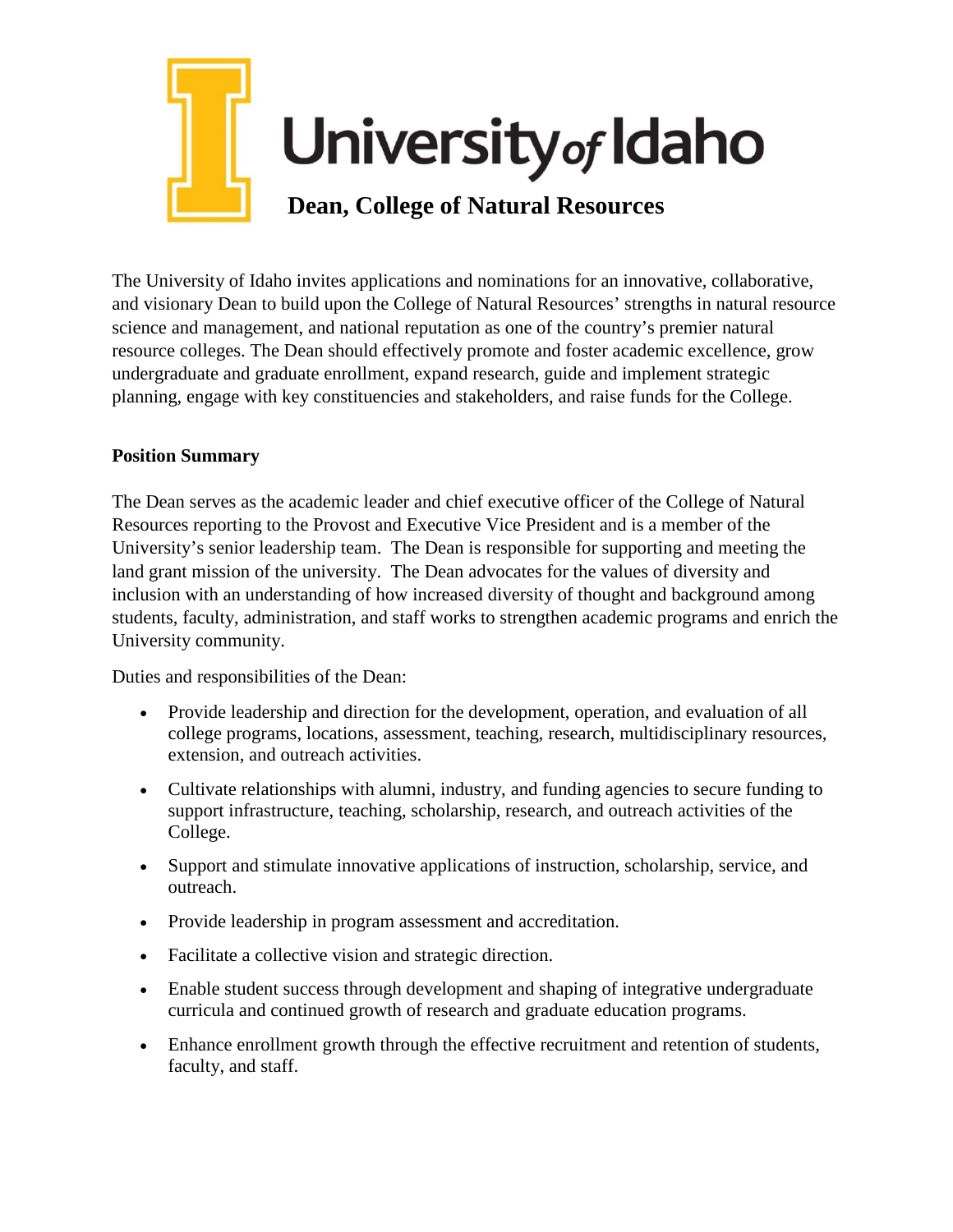- Collaborate with University colleagues and leadership to promote a team-oriented approach to achieving College and University strategic planning goals and implementation.
- Promote excellence in scholarship and creative activity: strengthen all scholarly and creative activities consistent with the University's strategic initiatives; and enable faculty, student, and staff engagement in interdisciplinary scholarship and creative activity.

# **Qualifications**

Required qualifications include:

- Earned doctorate in relevant field and eligibility for appointment to the rank of full professor with tenure in a Department within the College.
- Significant and successful record of leadership experience, including fostering an inclusive environment and attracting and retaining a diverse student, faculty, and staff population.
- Superior interpersonal and communication skills and the ability to work successfully with faculty, staff, department administrators, deans, and senior leadership.
- Evidence of support for high quality teaching, mentoring, and research.
- Broad knowledge of the disciplines within the College.
- Record of building and maintaining mutually beneficial collaborative relationships among academic units, university support units, and external stakeholders, including other institutions, industry and agencies.

Preferred qualifications include:

- Keen appreciation for a proper balance between applied and fundamental research and undergraduate and graduate education.
- Proficiency in strategic planning and enrollment growth strategies.
- Demonstrated experience in program assessment and student-centered learning.
- Commitment to, and experience with, professional-level accreditation.
- Record of securing and managing significant levels of extramurally funded research.
- Demonstrated success with development and external fund raising.
- Vision and experience in successfully addressing change.
- Experience with economic development and support of commercial enterprise.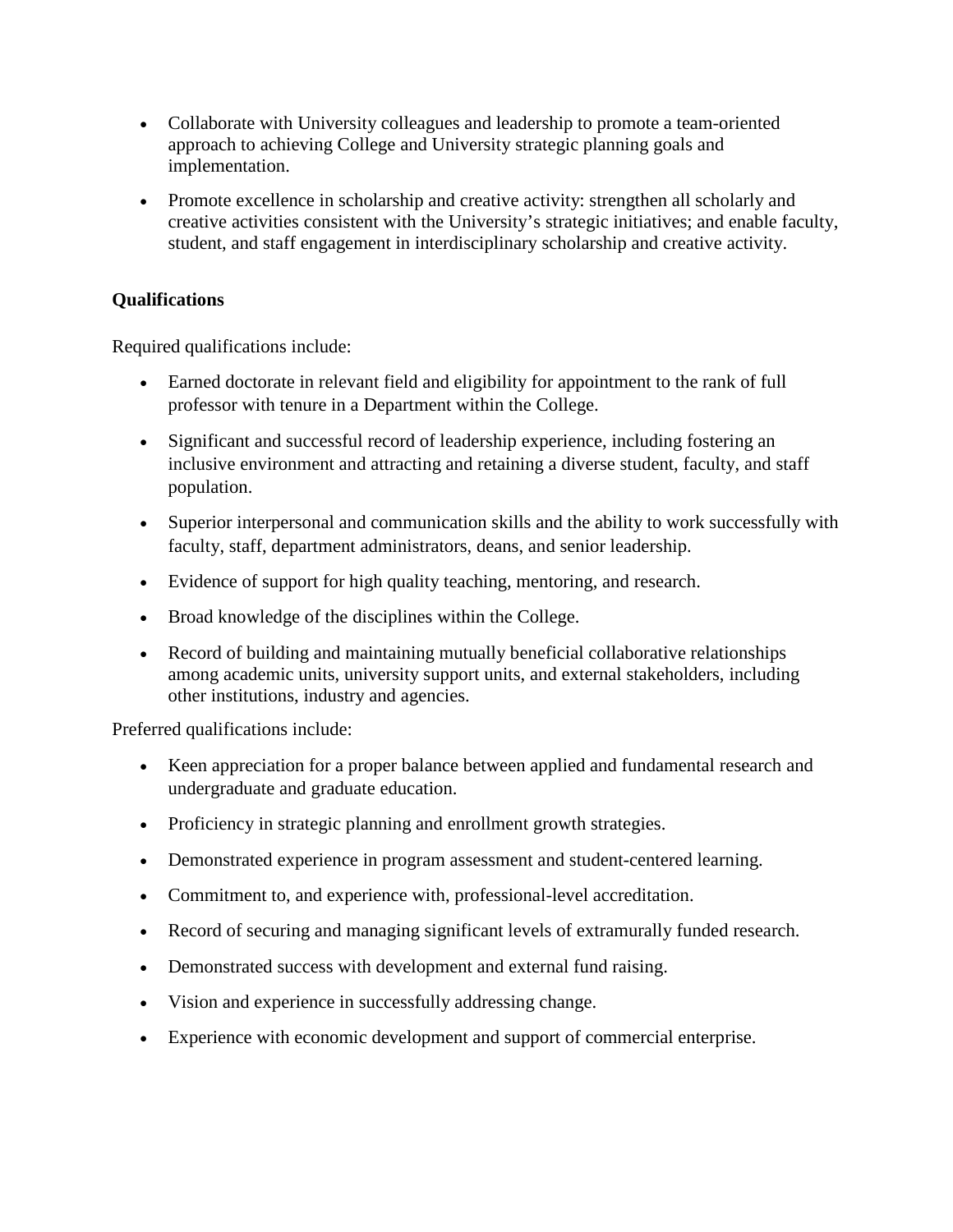#### **The College**

Ranked by *USA Today* as one of the top ten natural resource programs nationally, the College of Natural Resources comprises a comprehensive set of undergraduate and graduate science programs that attract distinguished and internationally-renowned faculty and diverse students from around the world. With an enrollment of over 550 undergraduate students and 150 graduate students, the College is organized into three departments including Fish and Wildlife Sciences; Forest, Rangeland, and Fire Sciences; and Natural Resources and Society. In addition to two doctoral degree programs and five master's degree programs, the college offers nine bachelor's degree programs including ecology and conservation biology, fire ecology and management, fishery resources, renewable materials, forestry, rangeland conservation, natural resource conservation, environmental science, and wildlife resources. These degree programs are nationally distinctive and are accredited by their respective organizations - the Society of American Foresters, the Society for Rangeland Management, and the Association for Fire Ecology. Overall, the College has a budget for teaching, research, and outreach that exceeds \$22 million.

The College is home to a wide range of multidisciplinary research units, more than 10,300 acres of experimental forests, and two of Idaho's gems, the Taylor Wilderness Research Station and the McCall Outdoor Science School. Both the Research Station and the Science School provide opportunities for students to gain hands-on, integrated learning experiences. The College is passionate about benefiting global societies through innovative knowledge creation, technology, and leadership. Partnerships with industry and agency professionals, many of them College alumni, bring classroom learning, research, and real-world application together in meaningful ways. Working collaboratively in an interdisciplinary setting, 62 faculty members provide leadership in sustaining natural resources and positioning undergraduates and graduate students to be the next generation of sustainability and environmental stewardship leaders at the regional, national, and global levels.

For additional information about the College of Natural Resources, please visit <https://www.uidaho.edu/cnr>

## **The University**

Founded in 1889, the University of Idaho is the state's land-grant institution and its principal graduate education and research university, bringing insight and innovation to the state, the nation, and the world. The student population numbers more than 12,000, including firstgeneration college students and ethnically diverse scholars, at locations in Moscow, Boise, Coeur d'Alene, and Idaho Falls. As the only institution in the state to be classified by the prestigious Carnegie Foundation as "higher research activity," University researchers expended over \$109 million in expenditures last year.

Consistently recognized as one of the best public colleges in the United States by *The Princeton*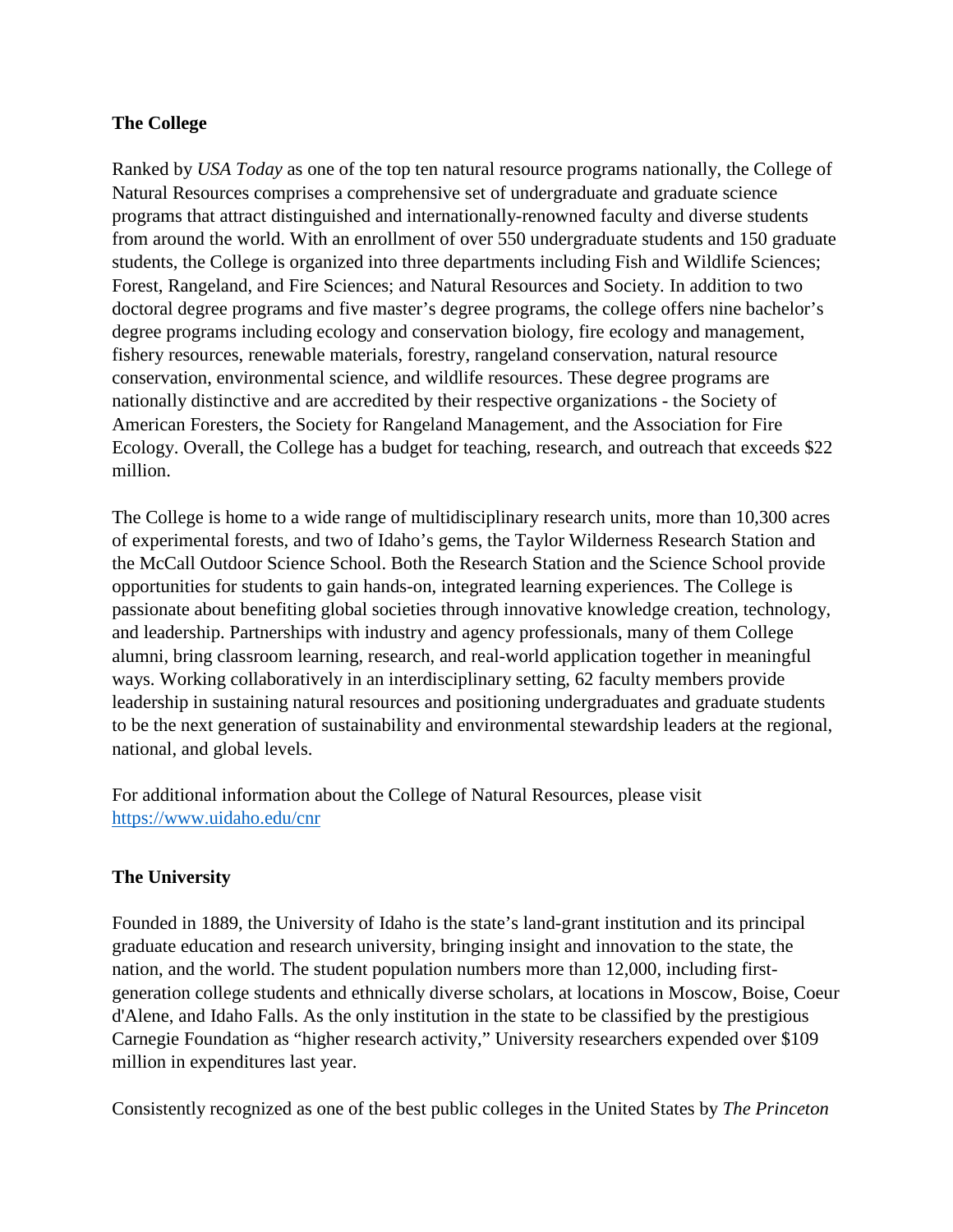*Review*, and a noted national leader in student-centered learning and interdisciplinary research that promotes public service, the University combines the strength of a large university with the intimacy of small learning communities and a focus on helping students succeed and become leaders. Over 2,500 faculty and staff support and guide 120 Bachelor's, 83 Master's, and 33 doctoral degree options in the colleges of Agricultural and Life Sciences; Art and Architecture; Business and Economics; Education, Health and Human Sciences; Engineering; Law; Letters, Arts, and Social Sciences; Natural Resources; and Science. Through an institution-wide commitment to diversity, multiculturalism, and community, the University of Idaho actively engages in recruiting and retaining a diverse workforce and student body.

The University is a dynamic and integral part of the fabric of Idaho, and, as such, plays a key role in the state's economic development. With extension offices in 42 counties, the University is committed to enhancing the scientific, economic, social, legal, and cultural assets of the state and takes pride in a commitment to teaching, research, agriculture, outreach, extension, and collaboration. The University provides access to publicly supported medical education through a multi-state partnership with University of Washington's School of Medicine, and the UI College of Law is among the nation's best small state public law schools. Unique academic partnership opportunities are also afforded with other universities and colleges in Idaho, as well as Washington State University, located only 8 miles away in Pullman, Washington.

The residential campus located in Moscow is a place of transformation and lasting traditions. With more than 200 student groups and a vibrant culture, the University is home to the renowned Lionel Hampton International Jazz Festival, for which UI became the first public university to receive the National Medal of Arts, the nation's highest arts honor. Vandal athletic teams compete in 14 men's and women's NCAA Division I sports. Competing in the Big Sky Conference, the Vandals are reigning conference champions in women's basketball, women's golf, men's golf, women's soccer, and women's tennis.

For additional information about the University of Idaho, please view the website links below:

Homepage [\(http://www.uidaho.edu\)](http://www.uidaho.edu/)

Leadership [\(https://www.uidaho.edu/about/leadership\)](https://www.uidaho.edu/about/leadership)

Strategic Plan 2016-2025 [\(http://www.uidaho.edu/provost/strategic-plan\)](http://www.uidaho.edu/provost/strategic-plan)

#### **The Location**

Just minutes away from the forests, rivers, lakes, and mountains of northern Idaho, Moscow is home to approximately 25,000 residents and the urban amenities of the Coeur d'Alene-Spokane metropolitan area are within a 100-mile drive. In addition to art galleries, movie theaters, and coffee shops, Moscow offers a large organic and natural foods co-op, Northwest-style pubs, and many locally-owned restaurants.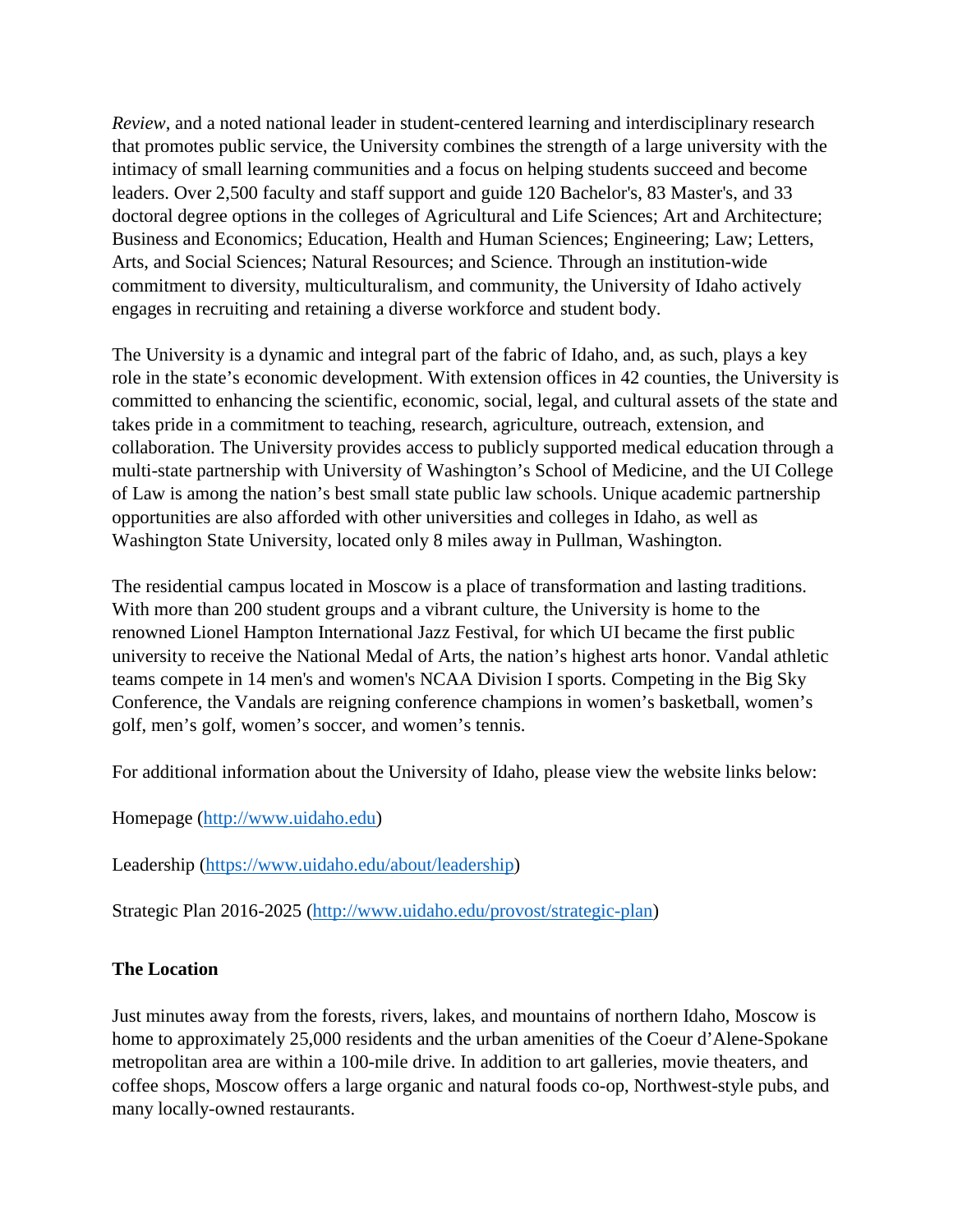Moscow is known as the "heart of the arts" for its consistent ranking among the top small arts towns in America. The Lionel Hampton Jazz Festival brings some of the world's best jazz artists, along with 20,000 visitors each year. The ARTWALK, Rendezvous in the Park concert series, and the Prichard Art Gallery are a few examples of its dedication to the arts. The downtown Farmer's Market, which runs late spring to early fall, is one of the nation's longest running and thriving outdoor markets. In 2016 Moscow was named one of the top 50 'Best College Towns in America' by *College Rank* for its access to outdoor recreation, vibrant downtown, and cultural attractions.

Moscow is surrounded by the rolling Palouse hills, an area so picturesque it was featured in *National Geographic* magazine. Reflective of these surroundings, the University ranked in the top 30 in the nation as a "great university to hit the books and backcountry" by *Outside* magazine. Living and learning in Moscow is just minutes from opportunities for hiking, fishing, biking, climbing, skiing, snowboarding, whitewater rafting, camping, and more.

# **Application Information**

Application, confidential conversation, or nomination.

To apply, please submit a complete curriculum vitae and a letter of application, including a list of at least three references. The letter should summarize your professional qualifications and the accomplishments that reflect the skills, background, and experience to be successful in this key position. Successful applicants will provide specific examples of past work experience as it relates to the position responsibilities and qualifications listed above. Send your application materials to me at the email address below. The deadline for receipt of applications is Friday, August 31, 2018. First consideration will be given to those who apply by this deadline date. The position will remain open until filled.

To arrange a day and time for a confidential conversation, simply email me at the address below.

If a colleague comes to mind you feel might have an interest, I would welcome your nomination. Please forward your nomination to me at the email address below or contact me by phone.

Thank you for your consideration,

Gary R. Rhoads, Search Consultant [grhoads@strategicsearchadvantage.com](mailto:grhoads@strategicsearchadvantage.com) 570-484-6414